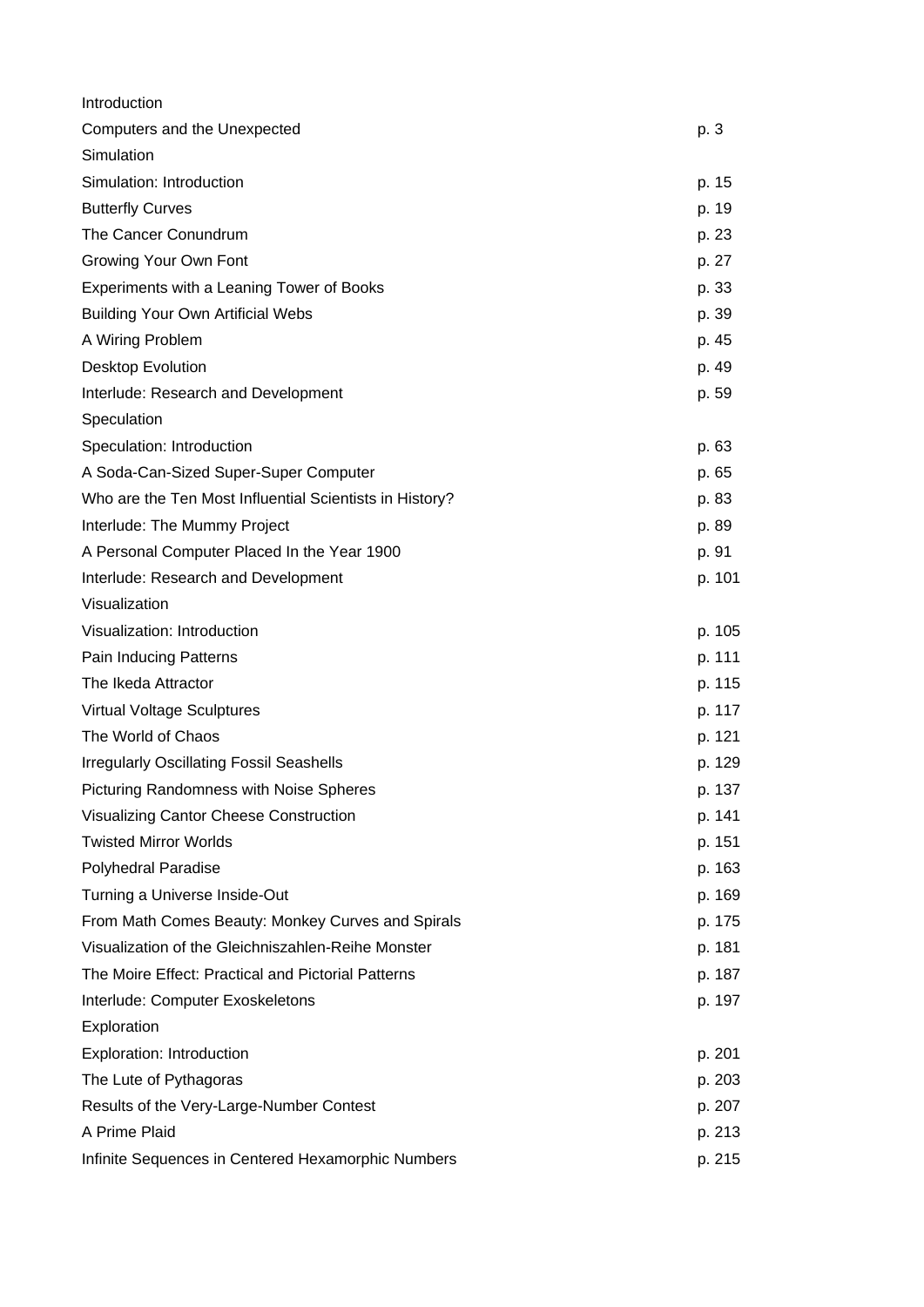| On the Existence of Cakemorphic Integers                            | p. 219 |
|---------------------------------------------------------------------|--------|
| Interlude: A Fractal Goose                                          | p. 225 |
| All Known Replicating Fibonacci-Digits Less Than One Billion        | p. 227 |
| The Juggler Sequence                                                | p. 231 |
| Earthworm Algebra                                                   | p. 237 |
| Interlude: Friendly Technology                                      | p. 241 |
| Palindromes on Parade                                               | p. 243 |
| <b>Reversed Numbers and Palindromes</b>                             | p. 247 |
| Interlude: Chimpanzee/Man Hybrid                                    | p. 251 |
| Infinite Triangular Arrays                                          | p. 253 |
| Undulating Undecamorphic and Undulating Pseudofareymorphic Integers | p. 259 |
| A Pattern Based on the Mandelbrot Set                               | p. 267 |
| Interlude: 1/137                                                    | p. 271 |
| The Computer Smorgasbord                                            | p. 273 |
| <b>Million-Point Sculptures</b>                                     | p. 285 |
| Continued Roots in the Complex Plane                                | p. 289 |
| <b>Picturing Spherical Lissajous Figures</b>                        | p. 295 |
| Interlude: Fractal Faces                                            | p. 299 |
| Invention                                                           |        |
| Invention: Introduction                                             | p. 303 |
| Self-Correcting Anti-Dyslexic Font                                  | p. 305 |
| Speech Synthesis Grenade                                            | p. 307 |
| <b>Pictorial Password Systems</b>                                   | p. 311 |
| Interlude: Evolving Computers                                       | p. 313 |
| Imagination                                                         |        |
| <b>Computer-Generated Poetry</b>                                    | p. 317 |
| Fiction                                                             |        |
| The Twenty-Fourth Annual Meeting of the Chaos Society               | p. 331 |
| The Big Black Bug                                                   | p. 335 |
| There Will Be Soft Cattle                                           | p. 339 |
| Conclusion                                                          |        |
| Appendices                                                          |        |
| Appendix A: Exercises for the Mind and Eye                          | p. 353 |
| Appendix B: Interlude: Fractal Caves                                | p. 369 |
| Appendix C: Notes for the Curious                                   | p. 371 |
| Appendix D: Interlude: Artistic Androids and Animals                | p. 381 |
| Appendix E: Bibliography of Computers in the Arts and Sciences      | p. 383 |
| Appendix F: Descriptions of Color Plates and Frontispieces          | p. 393 |
| Appendix G: Interlude: Stone Math                                   | p. 399 |
| Glossary                                                            | p. 401 |
| Index                                                               | p. 405 |